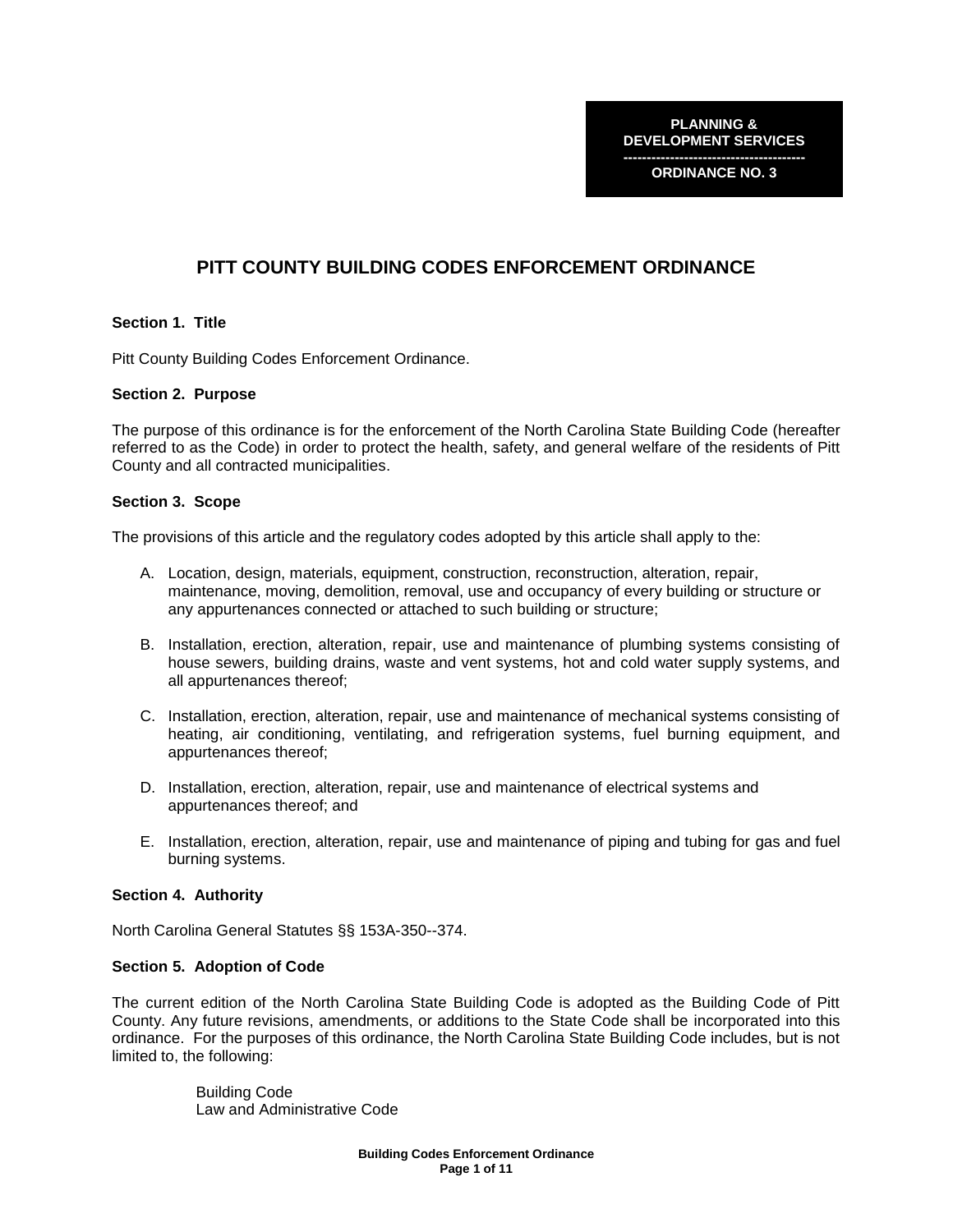Residential Code Plumbing Code Electrical Code Mechanical Code Fuel and Gas Code National Electrical Code Energy Code Regulations for Mobile Homes and Modular Housing Accessibility Code Rehabilitation Code

# **Section 6. Jurisdiction**

- A. The jurisdictions for codes listed in Section 5 shall be the entire planning jurisdiction of Pitt County unless a municipality enforces the Code in their own jurisdiction.
- B. The County shall also have jurisdiction to enforce the Code in any municipality which requests, and receives approval by the Pitt County Board of County Commissioners, for the County's enforcement of this ordinance within its planning jurisdiction.

# **Section 7. Amendments to Codes**

Amendments to the regulatory codes adopted by reference in this division, which are from time to time adopted and published by the agencies or organizations referred to in this division, shall be effective in the county at the time such amendments are deemed effective by the North Carolina State Building Code Council.

# **Section 8. Compliance With Codes**

- A. All buildings or structures that are constructed, reconstructed, erected, altered, extended, enlarged, repaired, demolished or moved after the effective date of the ordinance from which this section derives shall conform to the requirements, minimum standards, and other provisions of the North Carolina State Building Code.
- B. Every Building or structure intended for human habitation, occupancy, or use shall have plumbing systems or plumbing fixtures installed, constructed, altered, extended, repaired or reconstructed in conformance with the minimum standards, requirements and other provisions of the North Carolina State Plumbing Code. All plumbing systems shall be connected to a sanitary sewer system or other disposal system that has been approved by the county health department.
- C. All mechanical systems consisting of heating, air conditioning, ventilating, gas, refrigeration systems, fuel-burning equipment, and appurtenances shall be installed, erected, altered, repaired, used and maintained in accordance with the minimum standards, requirements, and other provisions of the North Carolina State Mechanical and Gas Codes.
- D. All electrical wiring, installations and appurtenances shall be erected, altered, repaired, used and maintained in accordance with the minimum requirements and other provisions of the North Carolina State Electrical Code.

# **Section 9. Exemptions**

The following activities are exempt from the provisions of this ordinance:

A. The provisions of this division shall not apply to farm use buildings located on a bona fide farm however, all trade permits (electrical, mechanical, plumbing, etc.) are still required. When questions arise as to whether or not use of certain lands constitute bona fide farming, the Chief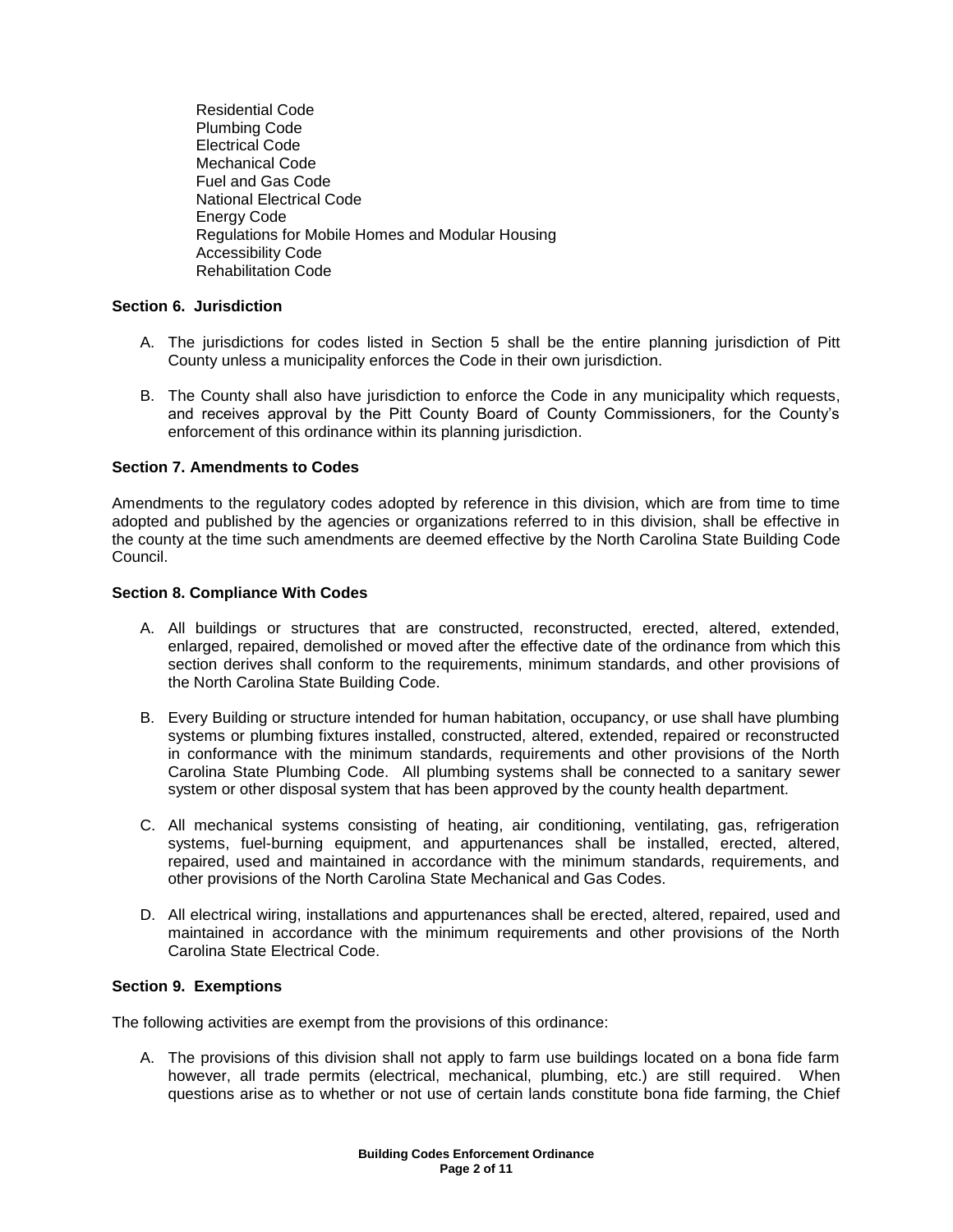Code Enforcement Officer shall consult with County Extension Services and the USDA-Farm Services Administration.

- B. Equipment for storing, handling, transporting and utilizing liquefied petroleum gases for fuel purposes.
- C. Equipment or facilities, other than buildings, of a public utility, as defined in N.C.G.S. 62-3,or of an electric or telephone membership corporation, including poles, towers and other structures supporting electric or communication lines.
- D. Residential accessory buildings with dimensions that do not exceed 12 feet.
- E. Nonstructural residential repairs or alterations not to exceed five thousand dollars (\$5,000.00) in value.
- F. Any other structures that may be exempted by the North Carolina General Statutes.

#### **Section 10. Severability**

If any section, specific provision, or standard of this ordinance is found by a court of competent jurisdiction to be invalid for any reason, the decision of the court shall not affect the validity of any other section, provision or standard of this ordinance except the provision in question. The other portions of this ordinance not affected by the decision of the court shall remain in full force and effect.

#### **Section 11. Creation of Inspections Department**

A Pitt County Inspections Department is created which consists of one or more inspectors who may be given the titles of building inspector, electrical inspector, plumbing inspector, mechanical inspector, fire prevention inspector, deputy or assistant inspector, or any other title that is generally descriptive of the duties assigned. The Department may be headed by a Chief Code Enforcement Officer.

#### **Section 12. Duties of Inspections Department**

- A. *General*. The Inspections Department shall receive applications for permits, issue or deny permits, conduct necessary inspections, issue or deny certificates of occupancy, issue orders to correct violations, revoke permits, perform inspections for possible structure condemnation, bring judicial actions against actual or threatened violations, keep adequate records, and take any other actions that may be required in order to enforce the Code.
- B. *Records and Reports*.
	- 1. The Inspections Department shall keep complete, accurate records in convenient form of all applications received, permits issued, inspections and re-inspections made, defects and violations found, certificates of occupancy granted, and other actions of the Department, pursuant to the North Carolina Department of Cultural Resources Records Retention and Disposition Schedule.
	- 2. Periodic reports shall be submitted to the Pitt County Board of Commissioners and to the Commissioner of Insurance, as required.
- C. *Registration of Contractors*. Prior to performing work in Pitt County's jurisdiction, every person carrying on the business of building contractor, plumbing contractor, mechanical contractor, or electrical contractor within the County shall register at the office of the Inspections Department, giving name, place of business and address, and state contractor's license number.

#### **Section 13. Inspectors**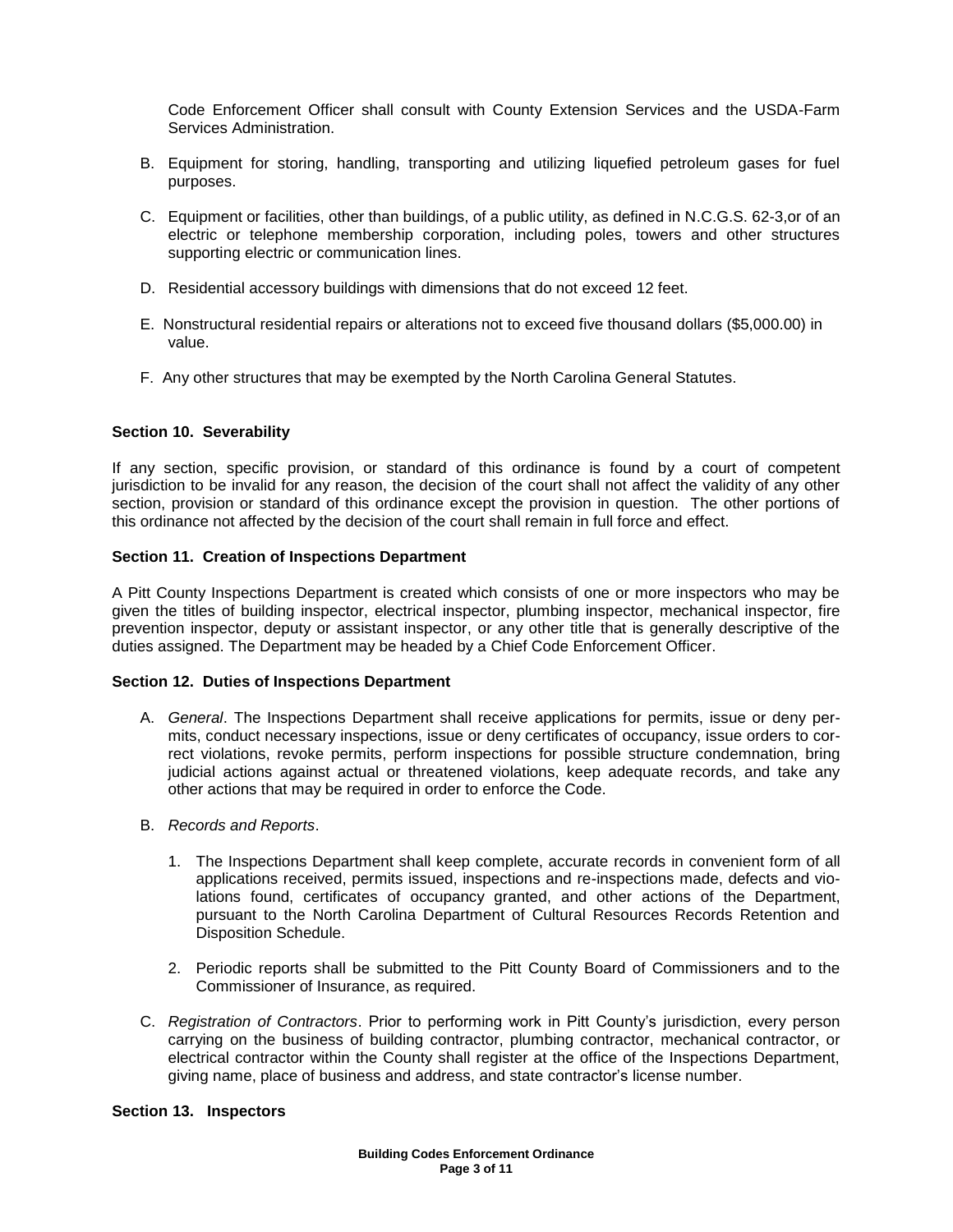- A. *Qualifications of Inspectors*. Pitt County shall employ only those Inspectors to enforce the State Building Code who have one of the following types of certificates issued by the North Carolina Code Officials Qualification Board attesting to their qualifications to hold such position:
	- 1. a probationary certificate;
	- 2. a standard certificate; or
	- 3. a limited certificate.
- B. *Conflict of Interest*. Unless an Inspector is the owner of the building, no member of the Inspections Department may have financial interest in furnishing labor, materials, or appliances for the construction, alteration, or maintenance of any building within the County's territorial jurisdiction or any part or system thereof, or in making plans or specifications. No member of the Inspections Department may engage in any work that is inconsistent with their duties or with the interest of Pitt County.

# **Section 14. Permits Required**

Unless specifically exempted in section 9 of this ordinance, the following work requires permits:

- A. The construction, reconstruction, alteration, repair, movement to another site, removal or demolition of any building.
- B. The installation, extension or general repair of any plumbing system.
- C. The installation, extension, alteration or general repair of any heating or cooling equipment system.
- D. The installation, extension, alteration or general repair of any electrical wiring, devices, appliances or equipment without first securing from the Inspection Department each permit required by the North Carolina State Building Codes or this ordinance.
- E. *Mobile Homes*. A permit is required for setting up and installation of mobile homes.
- F. *Signs, Marquees, etc.* A permit is required to install signs, marquees, awnings, etc., when required in accordance the North Carolina State Building Code.
- G. *Change of Use*. An inspection is required whenever the use of an existing building is changed. If the building must be altered or repaired, a permit will need to be obtained so the building may be altered or repaired in order to meet the requirements of the North Carolina State Building Codes with respect to the new use.

# **Section 15. Fees for Permits and Inspections**

Permit fees shall be the schedule of fees adopted by the Pitt County Board of Commissioners.

# **Section 16. Application for Building Permits**

- A. Each permit application shall be filed, in writing, with the Inspections Department. All applications shall include the materials listed below. Failure to submit all required materials will result in the denial of applicable permit(s).
	- 1. Name and address of the owner and authorized agent, when applicable;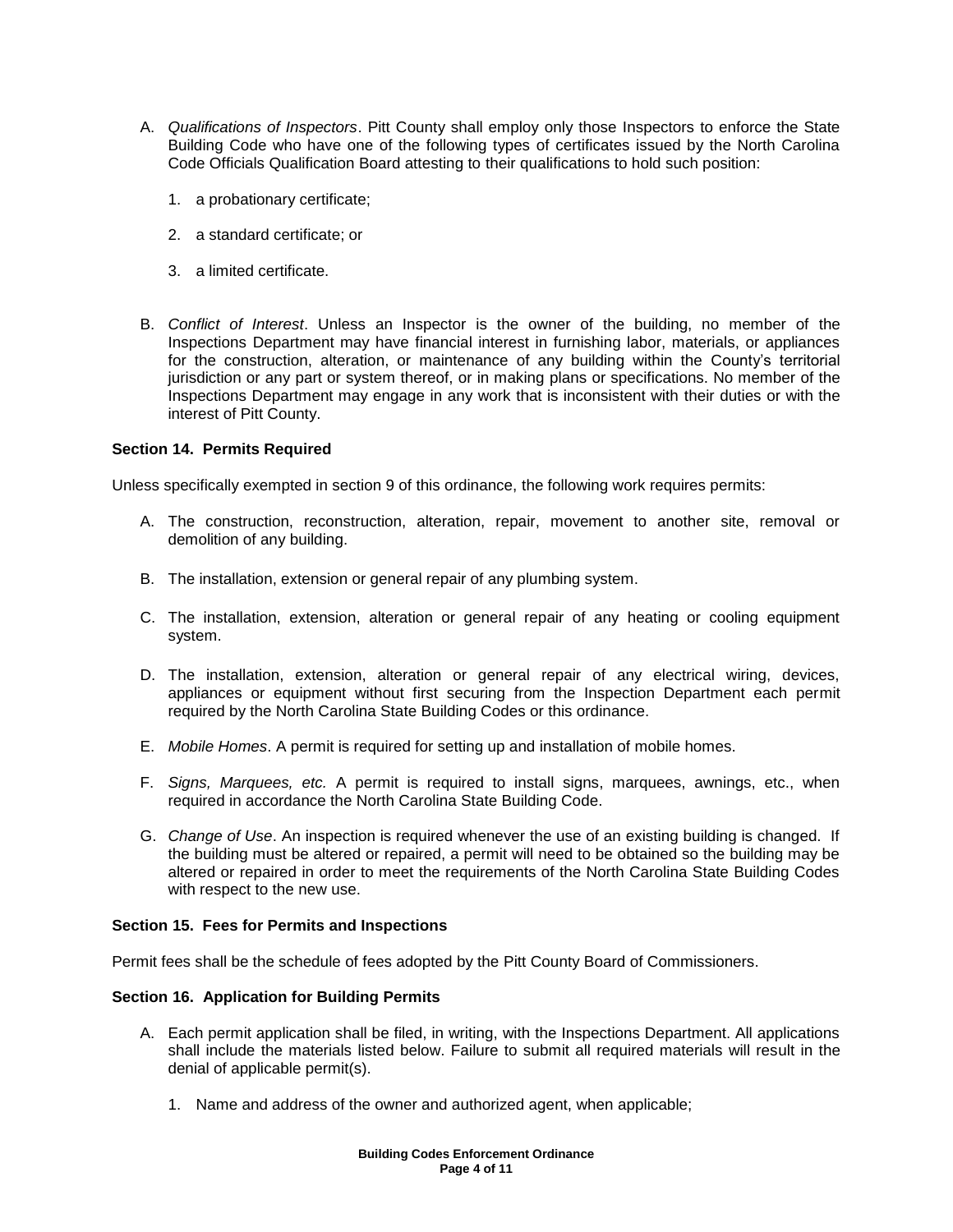- 2. Signed statement of ownership of property;
- 3. If applicable, signed statement from owner authorizing agent to obtain requested permit(s);
- 4. General description of the proposed work;
- 5. Scaled drawing of work site, if required per section G below;
- 6. Survey of property or deed to property, if needed;
- 7. Tax parcel number;
- 8. If applicable, lien agent form;
- 9. Any other information deemed necessary by the Inspections Department to allow for proper plan review and field inspection.
- B. Each application shall indicate the proposed use or occupancy of all parts of the building and of that portion of the site or lot, if any, not covered by the building, and shall contain other pertinent information as may be required by the Inspections Department.
- C. When required by the Inspections Department, two or more copies of specifications and of drawings, drawn to scale with sufficient clarity and detail to indicate the nature and character of the work, shall accompany each application. Such drawings and specifications shall contain information, in the form of notes or otherwise, as to the quality of materials, where quality is essential to conformity with this code. The Inspections Department may require details, computations, stress diagrams, and other data necessary to describe the construction and basis of calculations, and they shall bear the signature of the person responsible for the design. Plans for all buildings shall indicate how required structural and fire-resistive integrity will be maintained where a penetration of a required fire-resistive wall, floor, or partition will be made for electrical, mechanical, plumbing, and communication conduits, pipes, and systems and also indicate in sufficient detail how the fire integrity will be maintained where required fire-resistive floors intersect the exterior walls.
- D. No permit shall be issued unless the plans and specifications are identified by the name and address of the author thereof.
- E. Where North Carolina law requires that plans for certain types of construction be prepared only by a registered architect or a registered engineer, no permit shall be issued unless the plans and specifications bear the North Carolina seal of a registered architect or registered engineer.
- F. Where North Carolina law requires a licensed contractor for certain types of construction, no permit shall be issued for such construction except in compliance with the law.
- G. The Inspections Department may require drawings showing the location of the proposed building and of all existing buildings on the site or lot. The Department may also require a boundary line survey and a map prepared by a registered land surveyor. During inspections, Inspectors shall verify required setbacks as indicated on the relevant zoning permit, when applicable. If determined necessary by the Inspector, the builder or owner shall provide evidence that the location of the structure meets required setbacks.
- H. Where necessary to determine compliance with code standards, the Inspections Department may require tests or test reports. Such tests must be made by an approved testing laboratory or other approved agency, at the expense of the applicant. Copies of test reports or the results of tests shall be kept on file in the Inspections Department.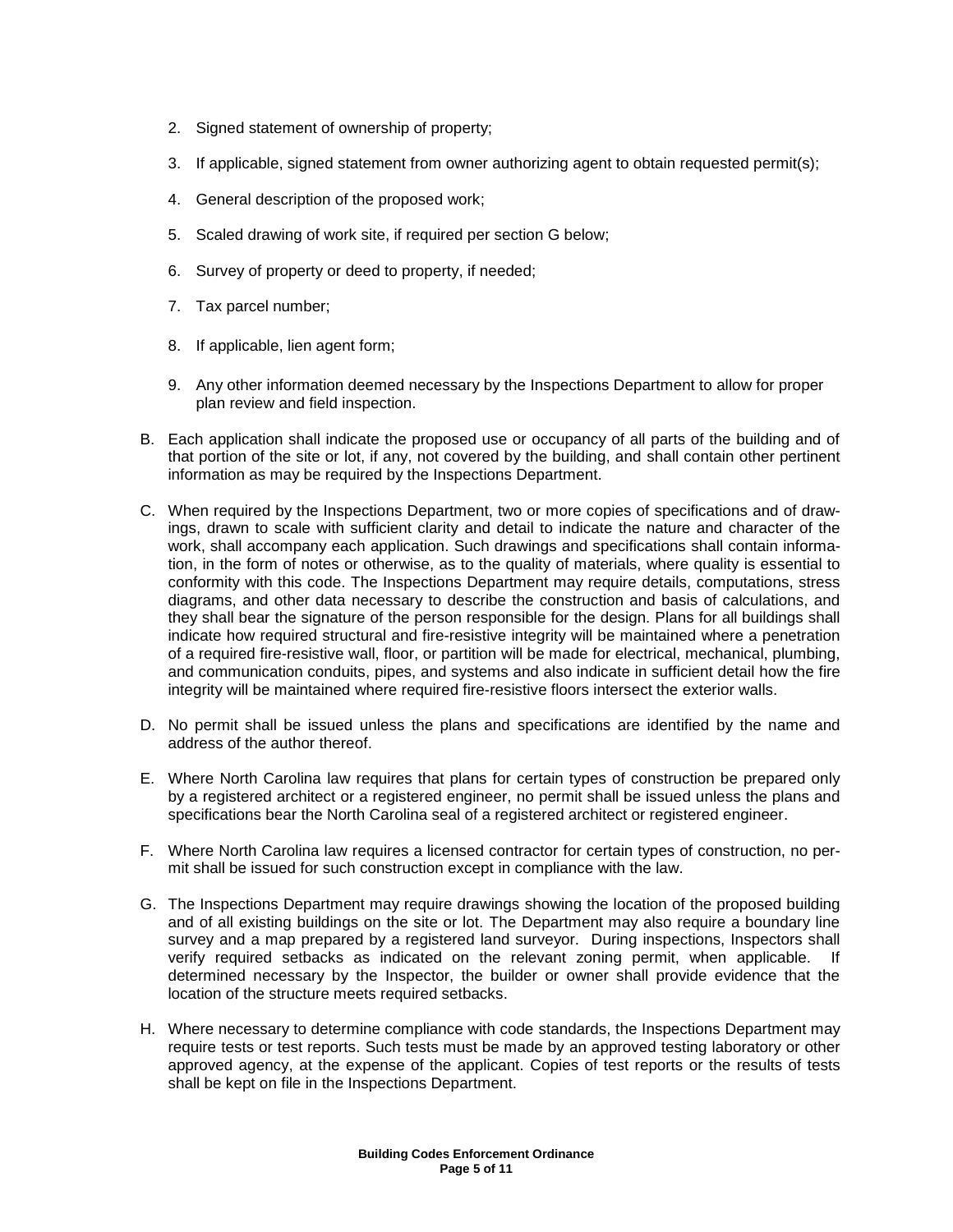I. No permit shall be issued unless the Inspections Department determines that the proposed site conforms to the Subdivision Regulations of Pitt County, the Zoning Ordinance of Pitt County, the Manufactured Home Park Ordinance of Pitt County, the Flood Damage Prevention Ordinance of Pitt County, the Pitt County Soil Erosion and Sediment Control Ordinance and all other applicable Federal, State and Local laws and regulations. No permit shall be issued on a lot in a proposed subdivision until the subdivision has received final approval by the Pitt County Planning Board and the subdivision map has been duly recorded in the office of the Pitt County Register of Deeds. Substandard lots of record shall be exempt from this provision provided the applicant can prove to the Inspections Department that the particular lot for which an application for permit is made was clearly defined and a deed has been duly recorded in the office of the Pitt County Register of Deeds prior to the adoption of the amendment to the provisions of this Section by the Pitt County Board of Commissioners.

# **Section 17. Issuance of Permits**

- A. If the Inspections Department is satisfied that the work described in an application for a permit and the drawings and specifications filed conform to the requirements of this Code and all other applicable State and local laws, it shall issue a permit to the applicant. Permits may be withheld from contractors with uncorrected code violations.
- B. The permit shall be in writing and shall contain a provision that the work to be done shall comply with the State Building Code and all other applicable State and local laws.
- C. A permit issued for the work under this Code shall expire six months after the date of issuance if the work authorized has not been commenced. If after commencement the work is discontinued for a period of twelve months, the permit shall immediately expire. No work authorized by any permit that has expired shall be performed until a new permit has been issued.
- D. After a permit has been issued, no changes or deviations from the terms of the application, plans and specifications, or the permit (except changes or deviations clearly permissible under the Code) shall be made until specific written approval of proposed changes or deviations has been obtained from the Inspections Department.
- E. When the Inspections Department issues a permit, it shall indicate approval in writing, on all sets of plans which have been submitted. One set of plans so approved shall be retained by the Inspections Department, and the other set or sets shall be returned to the applicant; one set of which shall be kept at the site of the work and shall be open to inspection by any authorized member of the Inspections Department. Approval of the plans shall not relieve the contractor or owner from the responsibility to correct Code violations found at any time by the Inspector. The building permit card issued by the Inspections Department shall be posted on the construction site and accessible to Building Inspectors at all times until project completion.
- F. Any person may be permitted to perform building construction, electrical, plumbing, and mechanical work upon his own property, if the owner occupies the structure for at least 12 months after the work is completed, provided he first makes application for and obtains a permit from the Inspector to do the specific work contemplated, and provided the applicant satisfies the Inspector that he is competent to perform the work for which the permit is requested in a manner which will meet all statutory and ordinance requirements. If the cost of the project is \$30,000 or more, the person must execute a verified affidavit in compliance with N.C.G.S. 87-14(a)(1). If so satisfied, the Inspector shall issue a permit to the applicant personally to perform the particular work for which the permit is granted. Such permit shall extend to the applicant only and shall not authorize the applicant to employ the services of any other person to assist him unless such other person is a qualified contractor. All work done under such permit shall be subject to regular inspection requirements and fees.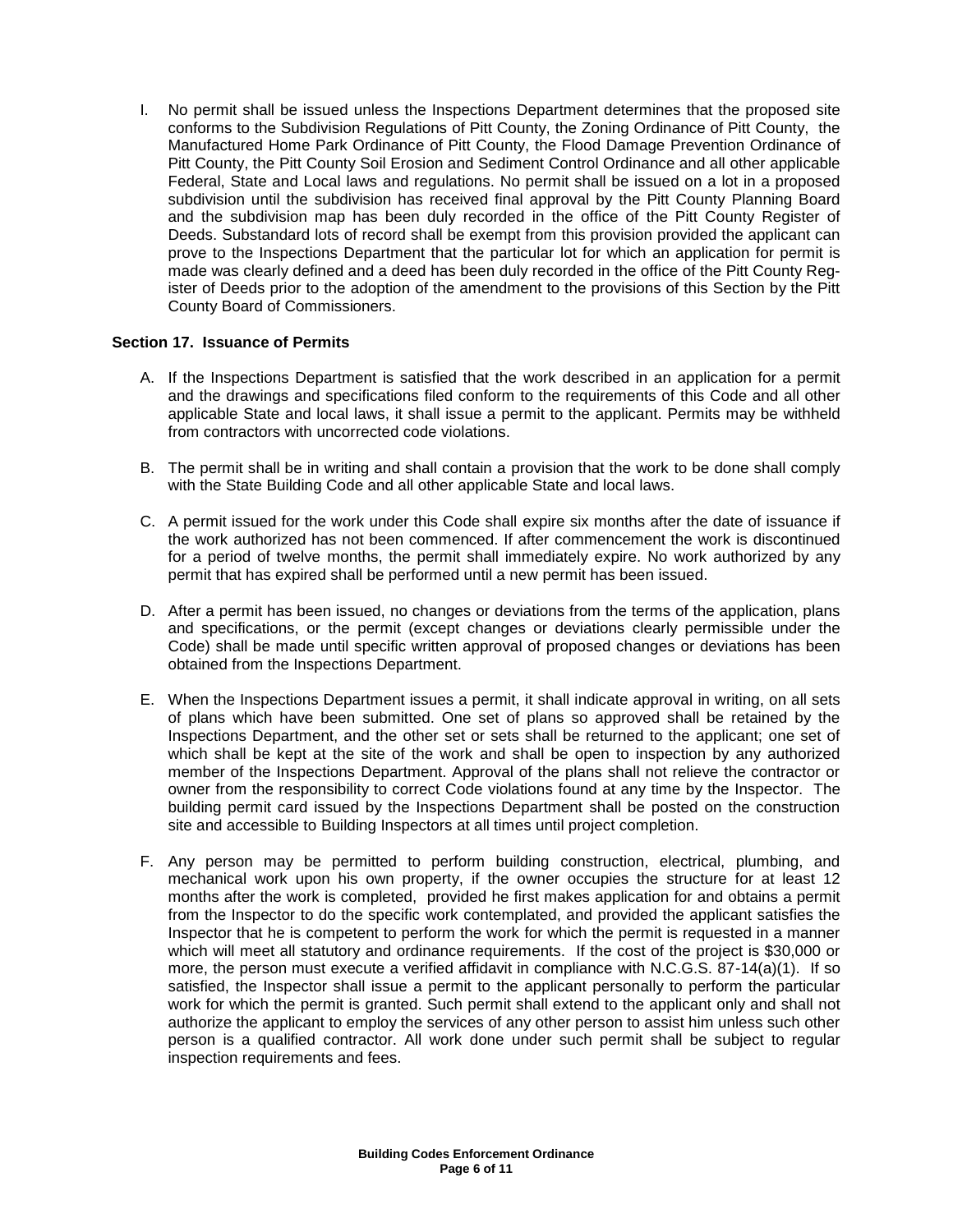No permit, except a personal permit as outlined above, shall be issued to any person, firm or corporation unless such person, firm or corporation is the holder of a contractor's license issued by the appropriate licensing board.

# **Section 18. Inspections Authorized; Right of Entry**

- A. As work covered by the permit progresses, Pitt County Inspectors shall make as many inspections as necessary to satisfy them that the work is being done in accordance with this Code, any other applicable State and local laws, and the terms of the permit.
- B. Authorized personnel of the Inspections Department shall have a right, to the extent provided by the North Carolina General Statutes, to enter on any premises within the Department's jurisdiction, including entry into or upon all buildings or structures, for the purpose of inspection or other enforcement action, upon presentation of proper credentials.

#### **Section 19. Inspections Required**

When required, the Inspections Department shall make at least, but not limited to, the following inspections of all work being performed under the permit and shall either approve that portion of the construction as completed or shall notify the permit holder or his agent wherein the same fails to comply with the law. It shall be the responsibility of the permit holder or his agent to give timely notice to the Inspections Department when the work for these inspections is ready and to schedule the applicable inspection.

- A. *Footing Inspection*. To be made after the trenches are excavated, all grade stakes are installed, all reinforcing steel and supports are in place and appropriately tied, all necessary forms are in place and braced and before any concrete is placed.
- B. *Pre Underslab Inspection*. To be made after all forms have been placed, all electrical, plumbing and/or heating and air conditioning facilities, all crushed stone, a vapor barrier, all reinforcing steel with supports and tied and/or all welded wire fabric is installed when required but before any concrete is placed.
- C. *Foundation and Pre Sub-Floor Inspection*. To be made after all foundation supports and floor joists are installed.
- D. *Frame Inspection and Rough In*. To be made after the roof, all framing, fire-blocking, and bracing is in place and all pipes, chimneys, vents, electrical panel, electrical wire, receptacle boxes, fixture boxes, plumbing pipes, heat and air-conditioning vents and all other items in place which will be covered by insulation or interior finishes.
- E. *Insulation Inspection*. To be made after rough-ins are complete with insulation being installed and prior to finish being applied.
- F. *Final Inspection*. To be made after the building or structure is completed and ready for occupancy.

Additional inspections, or inspection trips made necessary through the failure of any contractor or property owner to give specific location of work to be inspected, or failure to properly perform work, or to otherwise create conditions making the additional inspection trips necessary, are hereby designated extra code enforcement inspections or re-inspections. For each extra code enforcement inspection or reinspection, a fee designated in the adopted fee schedule shall be charged and paid by the contractor or property owner prior to further inspections on the subject property.

#### **Section 20. Work Not To Proceed Without Approval**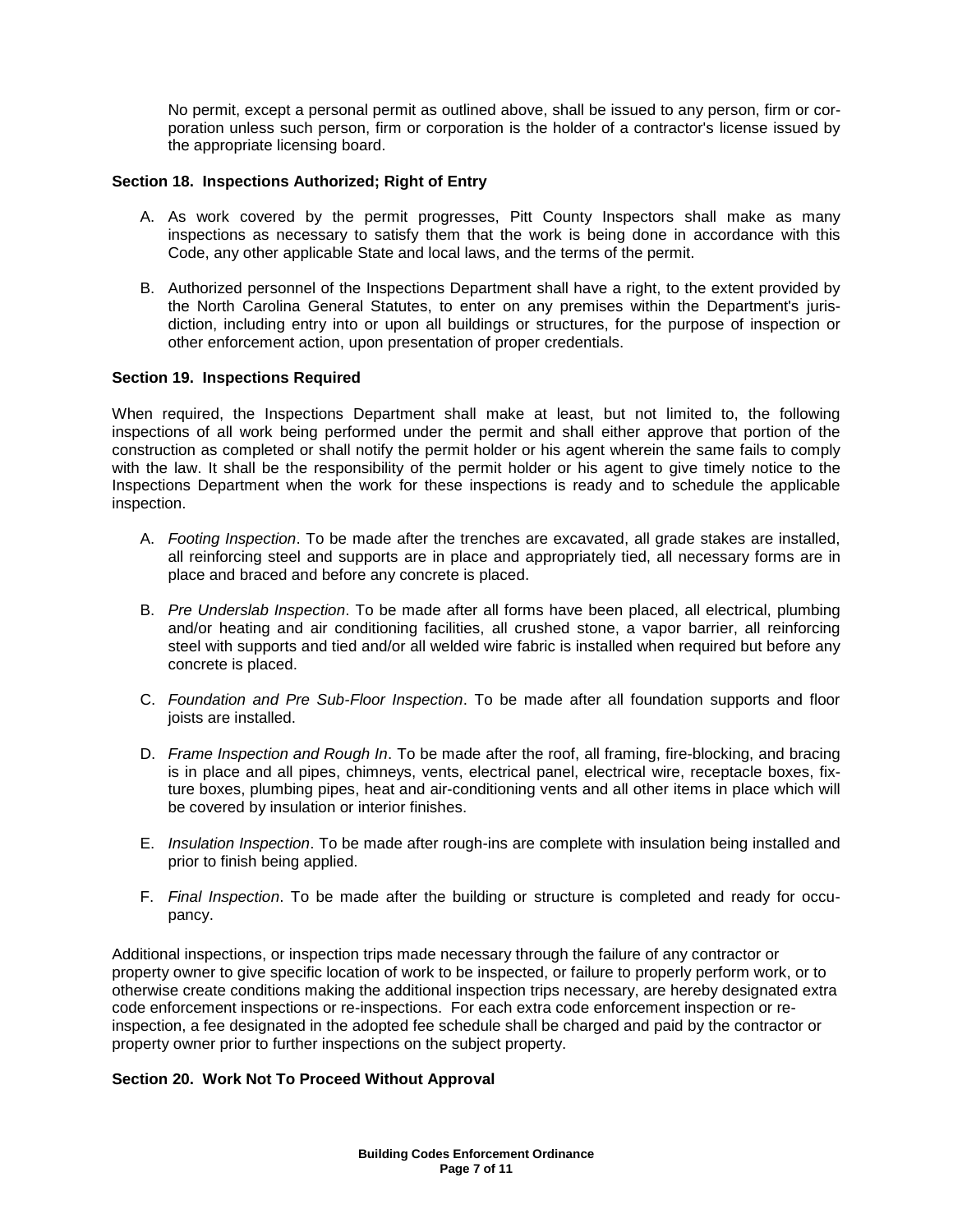Work shall not proceed on any part of a building or structure beyond the point indicated for each inspection described in Section 19 until written approval has been received from the Inspections Department by an Inspector signing off on the relevant section of the building card posted on the job site.

- A. Reinforcing steel or structural framework of any part of any building shall not be covered or concealed in any manner without first obtaining the approval of the Inspections Department and, where appropriate, that of the designing architect or engineer.
- B. In all buildings where plaster is used for fire protection purposes, the permit holder or his agent shall notify the Inspections Department after all lathing and backing is in place. Plaster shall not be applied until the written approval of the Inspections Department has been received.

# **Section 21. Tests**

Where necessary to determine the compliance of any work with code standards, the Inspections Department may require tests or test reports. Such tests must be made by an approved agency, at the expense of the owner. Copies of test reports or the results of tests shall be submitted to and kept on file in the Inspections Department.

# **Section 22. Periodic Inspections**

In accordance with N.C.G.S. 153A-364 The Pitt County Inspections Department shall make periodic inspections, as directed by the Pitt County Board of Commissioners, of existing buildings to determine their compliance with this Code and to determine whether they meet minimum safety requirements. In addition, Inspectors shall make inspections when they have reasonable cause to believe that unsafe, unsanitary, hazardous, or unlawful conditions may exist in a particular structure. For purposes of this section, the term "reasonable cause" means any of the following: the landlord or owner has a history of more than two verified violations of the housing ordinances or codes within a 12-month period; there has been a complaint that substandard conditions exist within the building or there has been a request that the building be inspected; the Inspections Department has actual knowledge of an unsafe condition within the building; or violations of the local ordinances or codes are visible from the outside of the structure, or from an adjoining parcel or road. In exercising these powers, each member of the Inspections Department has a right, upon presentation of proper credentials, to enter on any premises within the territorial jurisdiction at any reasonable hour for the purposes of inspection or other enforcement action.

# **Section 23. Certificate of Occupancy**

Building Occupancy: A new building shall not be occupied or a change made in the occupancy, nature, or use of a building or part of a building until after the Inspection Department has issued a certificate of occupancy. The certificate of occupancy shall not be issued until all required service systems have been inspected for compliance with the technical codes and other applicable laws and ordinances and released by the Inspection Department.

- A. Temporary Certificate: A temporary certificate of occupancy may be issued permitting occupancy for a stated period for specific portions of a building or service system that the Inspector finds safe for occupancy prior to final completion of the entire building or system.
- B. Certificate of Occupancy: Upon satisfactory completion of a building and after the final inspection, the Inspection Department may issue a certificate of occupancy. A certificate of occupancy for any existing building may be obtained by applying to the Inspection Department and supplying the information and data necessary to determine compliance with the technical codes for the occupancy intended. When, upon examination and inspection, it is found that the building conforms to the provisions of the technical codes and other applicable laws and ordinances for such occupancy, a certificate of occupancy shall be issued.

# **Section 24. Occupancy Without Certificate**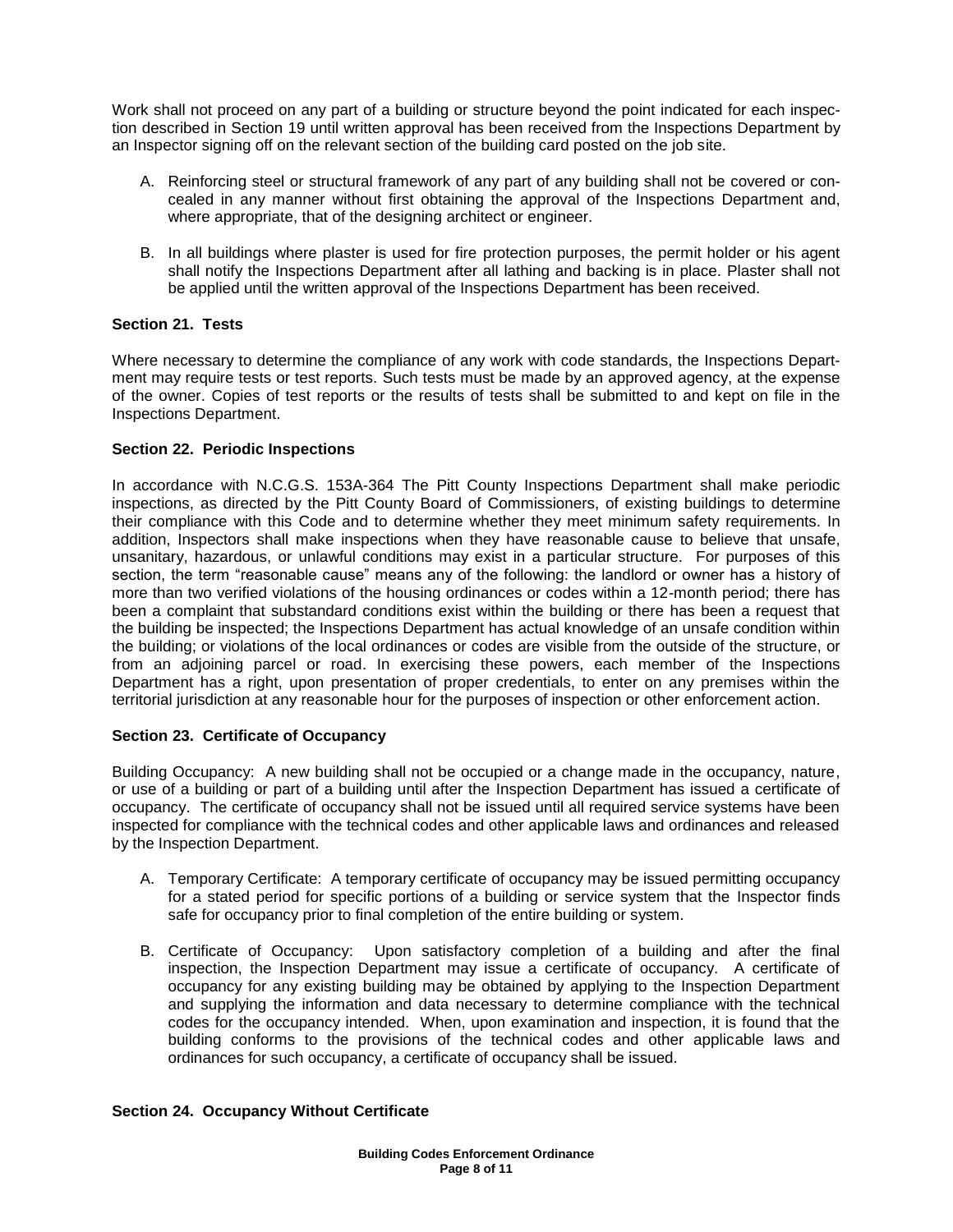Occupying a building or structure in violation of this ordinance will constitute a misdemeanor according to N.C.G.S. 143-138(h), and shall be grounds for the Inspector to have utility service disconnected in accordance with the North Carolina Electric Code.

### **Section 25. Utility Service**

No person shall make connections from a utility, source of energy, fuel or power to any building or system that is regulated by the technical codes until approved by the Inspection Department and a certificate of occupancy is issued per section 23. The Inspector has the authority to have any unlawful utility connection disconnected in accordance with the North Carolina Electric Code.

The Inspector may authorize temporary power service to a building if, in the Inspector's judgment, such service is warranted and can be provided in a safe manner. Temporary power service may be ordered to be terminated by the Inspections Department in accordance with the North Carolina Electric Code.

#### **Section 26. Liability for Damages**

This section shall not be construed to relieve from or lessen the responsibility or liability of any party owning, operating, controlling or installing any electric wiring, devices, appliances or equipment for damages to person or property caused by any defect therein, nor shall Pitt County be held as assuming any such liability by reason of the inspection authorized herein or the certificate of approval issued as herein provided.

#### **Section 27. Stop Work Orders**

Whenever any building or structure or part thereof is being constructed, reconstructed, altered, repaired, or demolished in a hazardous manner, or in substantial violation of this Code or any other applicable State or local building laws, or in a manner that endangers life or property, the Inspector may order the specific part of the work that is in violation or presents such a hazard to be immediately stopped.

- A. The Stop Work Order shall be in writing, directed to the person doing the work, and shall state the specific work to be stopped, the specific reasons therefore, and the conditions under which the work may be resumed.
- B. An owner or builder may appeal a Stop Work Order. Any appeals of Stop Work Orders shall be done in accordance with N.C.G.S. 153A-361
- C. Violation of a Stop Order shall constitute a misdemeanor.

# **Section 28. Revocation of Permits**

In accordance with N.C.G.S. 153A-362, the Inspections Department may revoke any permit by notifying the permit holder stating the reason for the revocation. Permits may be revoked for any substantial departure from the approved application, plans, or specifications; for refusal or failure to comply with the requirements of this Code or any other applicable State and local laws; or for false statements or misrepresentations made in securing the permit. Any permit mistakenly issued in violation of this Code or any other applicable State or local law may also be revoked. Any permit held by a contractor may be revoked if requested by the owner of the property on which the project is located.

#### **Section 29. Enforcement**

In any violation of this ordinance which is a misdemeanor, the County, either in addition to or in lieu of other remedies, may initiate any appropriate action or proceeding to prevent, restrain, correct, or abate the violation or to prevent the occupancy of the building involved.

### **Section 30. Unsafe Buildings Condemned**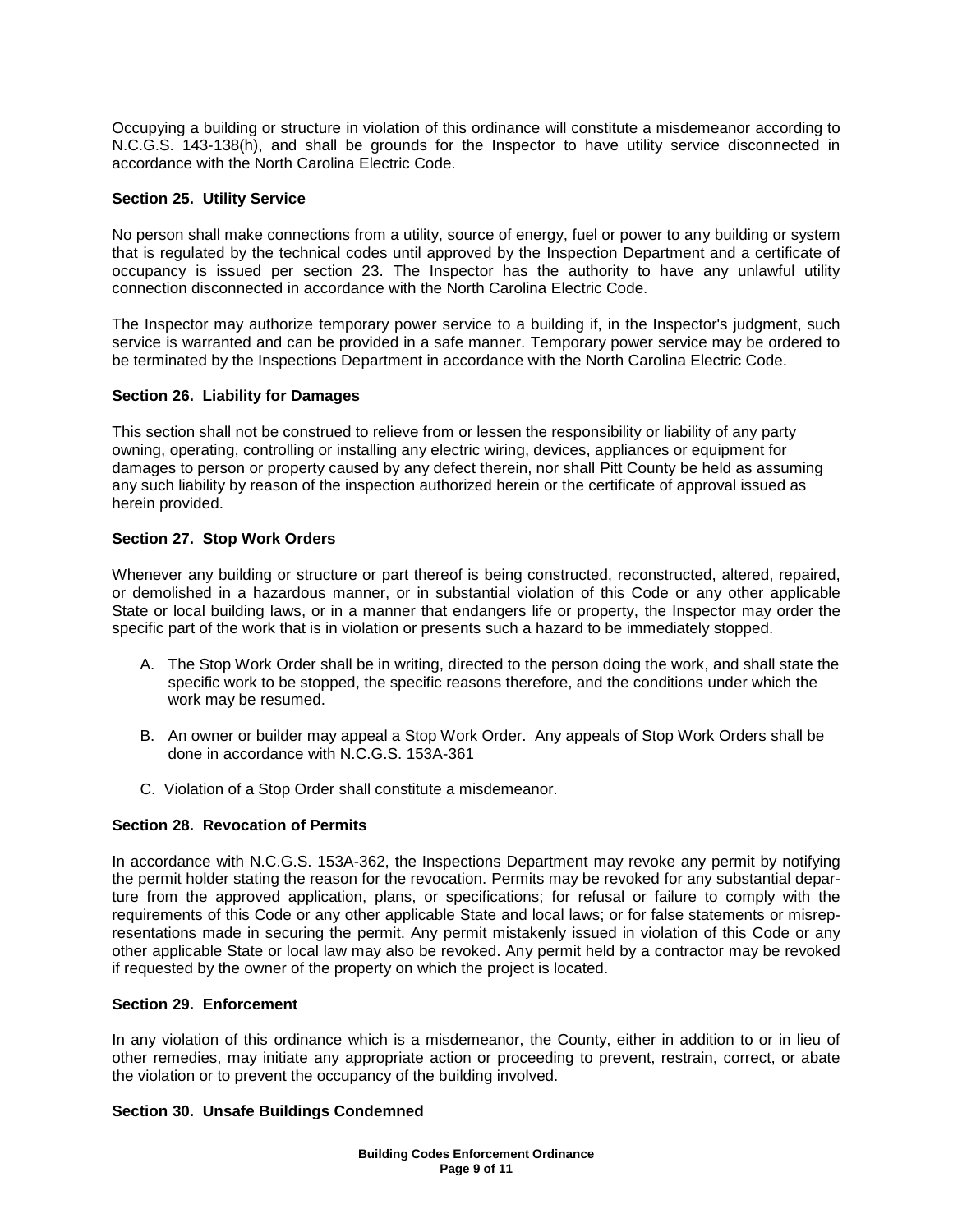In accordance with N.C.G.S. 153A-366, the Inspector shall condemn as unsafe any building that appears to be especially dangerous to life, health, or other property, because of its liability of fire, bad condition of walls, over-loaded floors, defective construction, decay, unsafe wiring or heating system, inadequate means of egress, or other causes; and the Inspector shall affix a notice of the dangerous character of the building to a conspicuous place on its exterior wall.

- A. *Condemnation*. Whenever an Inspector finds that a building has not been constructed in compliance with this Code or other applicable State and local laws, or that a building because of its condition is dangerous to life, contains fire hazards, is unfit for human habitation, or constitutes a nuisance, the Inspector shall notify the owner and occupant of the building of its defects, hazardous conditions, or failure to comply with law. The Inspector shall also initiate action in accordance with N.C.G.S. 153A-368 to vacate, demolish, close, repair, or otherwise correct such conditions. The owner shall immediately remedy the defects, hazardous conditions, or violations of law in the property that each owns.
- B. *Removal of Notice*. Removal of a notice condemning a building as unsafe or failure to comply with a valid order to correct such conditions shall constitute a misdemeanor, pursuant to N.C.G.S. 153A-367.

# **Section 31. Procedure In the Event of Failure to Take Corrective Action**

In accordance with N.C.G.S. 153A-368, if the owner of a building that has been condemned as unsafe, pursuant to Section 30 of this ordinance, fails to take prompt corrective action, the Inspector shall, by certified mail to the owner's last known address, or by personal service, give him written notice of the following:

- A. That the building is in a condition that appears to constitute a fire or safety hazard or to be dangerous to life, health, or other property;
- B. That a hearing will be held before the Inspector at a designated place and time, not later than ten (10) days after the date of the notice, at which time the owner is entitled to be heard in person or by counsel and to present arguments and evidence pertaining to the matter; and
- C. That following the hearing, the Inspector may issue any order to repair, close, vacate, or demolish the building which appears appropriate.
- D. If, after due diligence, the name or whereabouts of the owner cannot be discovered, the notice shall be considered properly and adequately served if:
	- 1. a copy thereof is posted on the outside of the building in question at least ten days before the day of the hearing; and
	- 2. a notice of the hearing is published in a newspaper having general circulation in the area at least once not later than one week before the hearing.

# **Section 32. Order to Take Corrective Action**

In accordance with N,C,G,S, 153A-369, if, upon a hearing held pursuant to N.C.G.S. 153A-368, the Inspector finds that the building is in a condition that renders it dangerous to life, health, or other property, he shall issue a written order, directed to the owner of the building, requiring the owner to remedy the defective conditions by repairing, closing, vacating, or demolishing the building or taking other necessary steps, within a period of not less than sixty (60) days, as the Inspector may prescribe. However, if the Inspector finds that there is imminent danger to life or other property, he may order that corrective action be taken in such lesser period as may be feasible.

# **Section 33. Appeal of Condemnation Order to County Board of Commissioners**